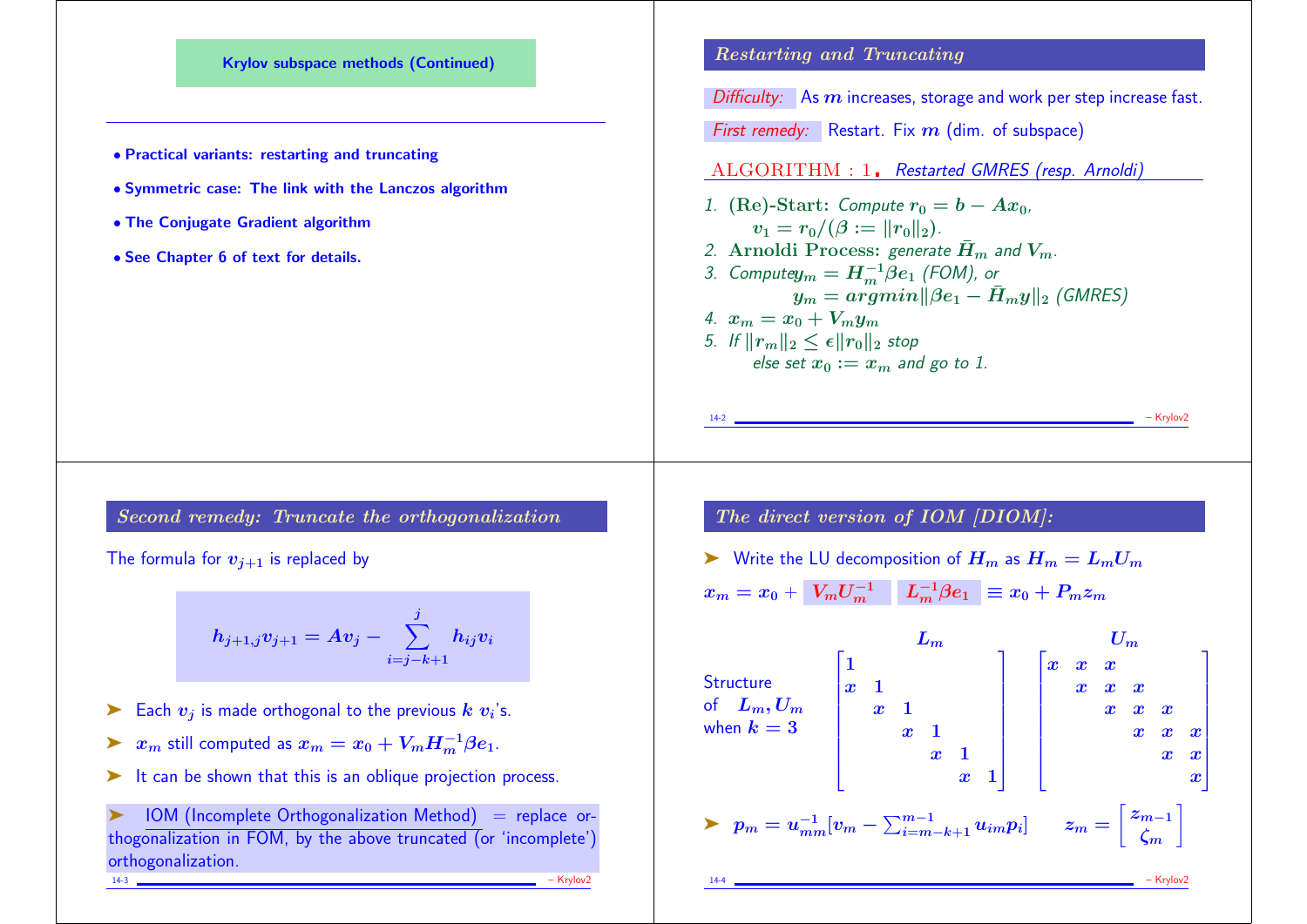$\blacktriangleright$  Can update  $x_m$  at each step:

 $x_m = x_{m-1} + \zeta_m p_m$ 

## Algorithm:

Until convergence do:

Update LU factorization of  $H_m \to H_m = L_m U_m$  $p_m = u_{mm}^{-1}[v_m - \sum_{i=m-k+1}^{m-1}u_{im}p_i]$  $x_m = x_{m-1} + \zeta_m p_m$  $h_{m+1,m} v_{m+1} = A v_m - \sum_{i=m-k+1}^m h_{im} v_i$  (Arnoldi step) Enddo

Example 1 x Requires  $2k + 1$  vectors [in addition to solution]

**Note:** Several existing pairs of methods have a similar link: they are based on the LU, or other, factorizations of the  $H_m$  matrix

- ➤ CG-like formulation of IOM called DIOM [YS, 1982]
- ➤ ORTHORES(k) [Young & Jea '82] equivalent to DIOM(k)
- ➤ SYMMLQ [Paige and Saunders, '77] uses LQ factorization of  $H_{m}$ .

14-6 – Krylov2

 $\blacktriangleright$  Can incorporate partial pivoting in LU factorization of  $H_m$ 

The symmetric case: Observation

Observe: When  $\vec{A}$  is real symmetric then in Arnoldi's method:

$$
\boxed{H_m = V_m^T A V_m}
$$

14-5 – Krylov2

must be symmetric. Therefore

Theorem. When Arnoldi's algorithm is applied to a (real) symmetric matrix then the matrix  $H_m$  is symmetric tridiagonal:

$$
\begin{array}{c} h_{ij}=0 \;\; 1 \leq i < j-1; \ \ \, \text{and} \\ h_{j,j+1}=h_{j+1,j}, \; j=1,\ldots,m \end{array}
$$

➤ We can write

$$
H_m = \begin{bmatrix} \alpha_1 & \beta_2 \\ \beta_2 & \alpha_2 & \beta_3 \\ & \beta_3 & \alpha_3 & \beta_4 \\ & & \ddots & \ddots & \vdots \\ & & & \beta_m & \alpha_m \end{bmatrix}
$$
 (1)

 $\overline{\mathbf{u}}$ 

The  $\boldsymbol{v_i}$ 's satisfy a 3-term recurrence [Lanczos Algorithm]:

 $\mathbf{r}$ 

$$
\beta_{j+1}v_{j+1}=Av_j-\alpha_jv_j-\beta_jv_{j-1}
$$

➤ Simplified version of Arnoldi's algorithm for sym. systems.

Symmetric matrix + Arnoldi  $\rightarrow$  Symmetric Lanczos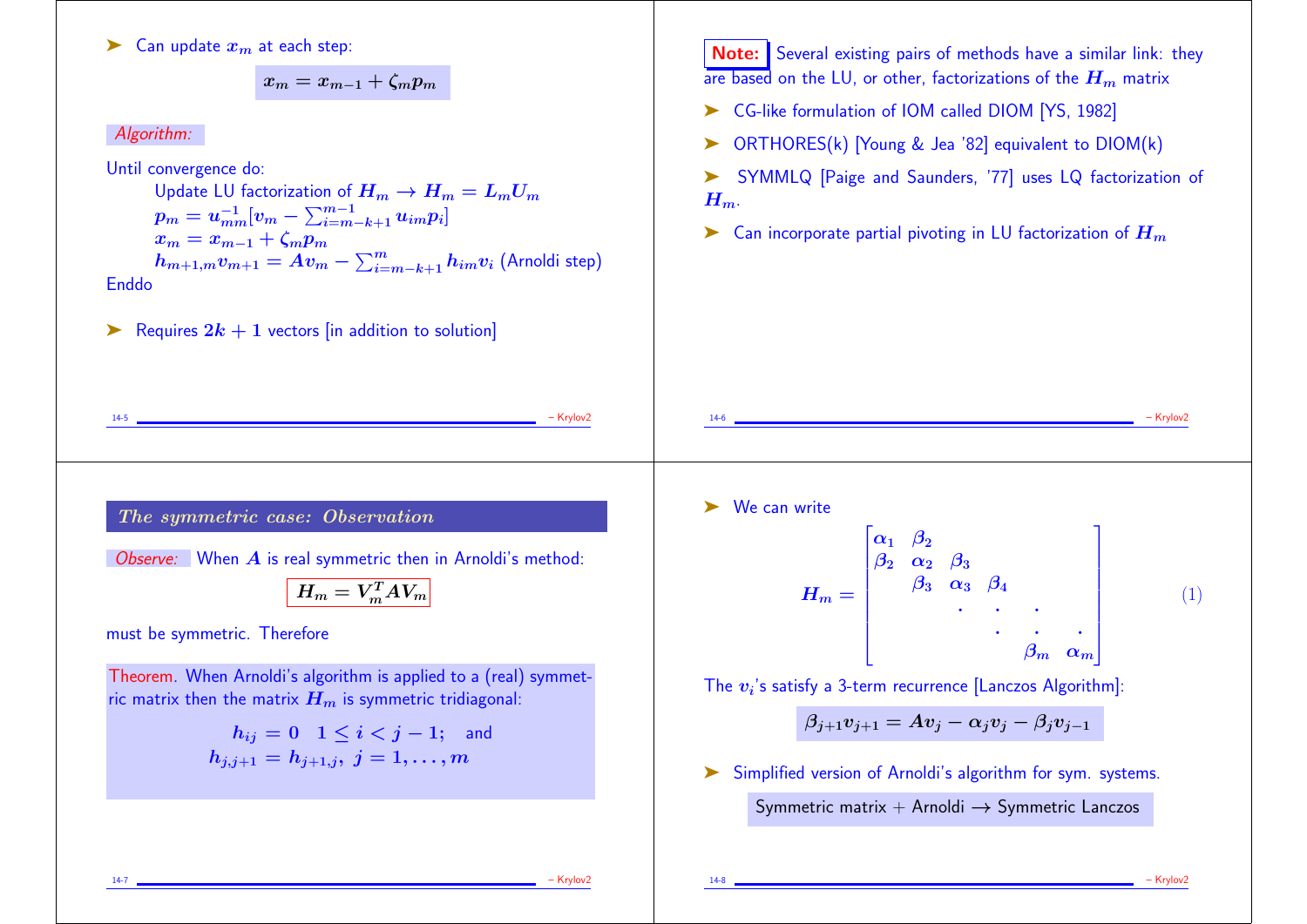## The Lanczos algorithm

#### ALGORITHM : 2. Lanczos

1. Choose an initial vector  $v_1$ , s.t.  $||v_1||_2 = 1$ Set  $\beta_1 \equiv 0, v_0 \equiv 0$ 2. For  $j = 1, 2, ..., m$  Do: 3.  $w_i := Av_i - \beta_i v_{i-1}$ 4.  $\alpha_i := (w_i, v_i)$ 5.  $w_i := w_i - \alpha_i v_i$ 6.  $\beta_{i+1} := ||w_i||_2$ . If  $\beta_{i+1} = 0$  then Stop 7.  $v_{i+1} := w_i/\beta_{i+1}$ 8. EndDo

Lanczos algorithm for linear systems

- ➤ Usual orthogonal projection method setting:
- $L_m = K_m = span\{r_0, Ar_0, \ldots, A^{m-1}r_0\}$
- Basis  $V_m = [v_1, \ldots, v_m]$  of  $K_m$  generated by the Lanczos algorithm

14-10 – Krylov2

- ➤ Three different possible implementations.
- (1) Arnoldi-like;
- (2) Exploit tridiagonal nature of  $H_m$  (DIOM);
- (3) Conjugate gradient derived from (2)

14-9 – Krylov2

| ALGORITHM : 3. Lanczos Method for Linear Systems                                          |
|-------------------------------------------------------------------------------------------|
| 1. Compute $r_0 = b - Ax_0$ , $\beta :=   r_0  _2$ , and $v_1 := r_0/\beta$               |
| 2. For $j = 1, 2, , m$ Do:                                                                |
| $w_j = Av_j - \beta_j v_{j-1}$ (If $j = 1$ set $\beta_1 v_0 \equiv 0$ )<br>3.             |
| $\alpha_i = (w_i, v_i)$<br>4.                                                             |
| 5. $w_i := w_i - \alpha_i v_i$                                                            |
| 6. $\beta_{i+1} =   w_i  _2$ . If $\beta_{i+1} = 0$ set $m := j$ and go to 9              |
| 7.<br>$v_{i+1} = w_i/\beta_{i+1}$                                                         |
| 8. EndDo                                                                                  |
| 9. Set $T_m = tridiag(\beta_i, \alpha_i, \beta_{i+1})$ , and $V_m = [v_1, \ldots, v_m]$ . |
| 10. Compute $y_m = T_m^{-1}(\beta e_1)$ and $x_m = x_0 + V_m y_m$                         |
|                                                                                           |
|                                                                                           |

 $ALGORITHM: 4$  D-Lanczos

1. Compute  $r_0 = b - Ax_0$ ,  $\zeta_1 := \beta := ||r_0||_2$ , and  $v_1 := \frac{r_0}{\beta}$ 2. Set  $\lambda_1 = \beta_1 = 0$ ,  $p_0 = 0$ 3. For  $m = 1, 2, \ldots$ , until convergence Do: 4. Compute  $w := Av_m - \beta_m v_{m-1}$  and  $\alpha_m = (w, v_m)$ 5. If  $m>1$  compute  $\lambda_m=\frac{\beta_m}{n_{m-1}}$  $\frac{\beta_{m}}{\eta_{m-1}}$  and  $\zeta_{m}=-\lambda_{m}\zeta_{m-1}$ 6.  $\eta_m = \alpha_m - \lambda_m \beta_m$ 7.  $p_m = \eta_m^{-1} (v_m - \beta_m p_{m-1})$ 8.  $x_m = x_{m-1} + \zeta_m p_m$ 9. If  $x_m$  has converged then Stop 10.  $w := w - \alpha_m v_m$ 11.  $\beta_{m+1} = ||w||_2$ ,  $v_{m+1} = w/\beta_{m+1}$ 12.EndDo